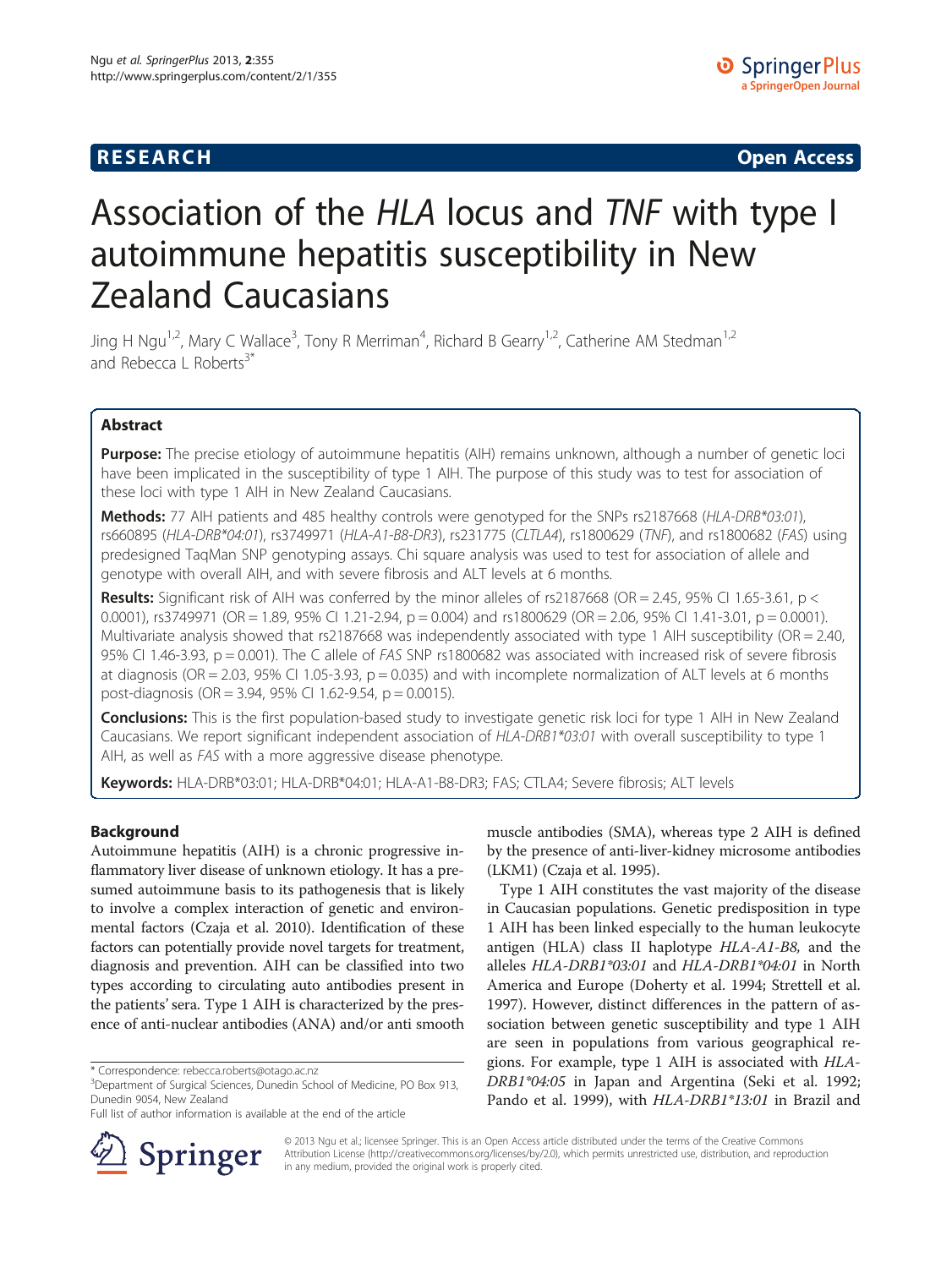Venezuela (Fainboim et al. [1994;](#page-6-0) Czaja et al. [2002](#page-6-0); Fortes Mdel et al. [2007](#page-6-0)) and with HLA-DRB1\*04:04 in Mexico (Vazquez-Garcia et al. [1998\)](#page-7-0). Polymorphisms in genes outside the HLA locus have also been associated with type 1 AIH. An A to G base-exchange polymorphism in exon 1 of the cytotoxic T-lymphocyte antigen 4 (CLTLA4) is associated with increased incidence of AIH in white North American and northern European patients (Agarwal et al. [2000](#page-6-0); Djilali-Saiah et al. [2001](#page-6-0)), but not in South American (Bittencourt et al. [2003\)](#page-6-0) and Japanese patients (Umemura et al. [2008](#page-7-0)). In young white AIH patients, the tumor necrosis factor (TNF) polymorphism -308G > A is associated with a poorer response to corticosteroid therapy. A Fas gene promoter polymorphism was found to influence susceptibility to AIH and its progression (Hiraide et al. [2005](#page-6-0); Agarwal et al. [2007](#page-6-0)), leading to a more aggressive disease with an early development of cirrhosis (Hiraide et al. [2005](#page-6-0)). Polymorphisms in the vitamin D receptor gene have also been associated with AIH in German and Chinese patients (Vogel et al. [2002](#page-7-0); Fan et al. [2005](#page-6-0)).

In New Zealand, only 2% of the AIH cases have a positive LKM1 antibody, indicating that type 1 AIH is the predominant disease in this population (Ngu et al. [2010](#page-6-0)). However, genetic loci previously shown to alter susceptibility to type 1 AIH have yet to be investigated in the New Zealand population. Our study had two aims. The first aim was to test for the association of six candidate risk loci (HLA-A1-B8, HLA-DRB1\*03:01, HLA-DRB1 \*04:01, CTLA4, FAS, and TNF) in a population-based AIH New Zealand Caucasian cohort. The second aim was to examine whether these loci are associated with specific AIH phenotypes such as severe liver fibrosis stage at diagnosis and response to initial immunosuppression.

# Patients and methods

# Study population

Cases were New Zealand Caucasian with type 1 AIH who resided in the geographically defined region of Canterbury between  $1<sup>st</sup>$  July 2011 and 30<sup>th</sup> June 2012. The list of AIH patients in Canterbury was generated from the established population-based AIH database that was set up in 2006 which has recorded information on the demography, biochemistry, serology, histology, radiology, and treatment of these patients. The methods used to identify these patients were described in detail in our earlier studies (Ngu, Bechly et al. [2010](#page-6-0); Ngu et al. [2012](#page-6-0)). In brief, every new diagnosis of AIH in Canterbury was recruited prospectively since 2007. Cases diagnosed before 2006 were identified retrospectively by detailed searching of all private and public gastroenterology records in Canterbury. Cases were included into the database if they had definite or probable AIH as determined using the revised original scoring system (Alvarez et al. [1999\)](#page-6-0). Cases that had a positive anti-LKM antibody (type 2 AIH) were excluded from this study. Stages of fibrosis were evaluated using the Metavir scoring system, and severe liver fibrosis was defined as Metavir stage 3 and 4. Response to initial immunosuppression was defined as normal ALT (<30 U/L) at 6 months from diagnosis, as incomplete normalization of ALT had been identified as an independent predictor of poor outcome in our earlier study (Ngu et al. [2013\)](#page-6-0). Controls were healthy New Zealand Caucasians who were aged over 17 years of age at the time of the study and who had no personal or family history of autoimmune or inflammatory disease (Simkins et al. [2005](#page-7-0)). All study participants gave their informed written consent and ethical approval for this study was obtained from the Upper South A Regional Ethics Committee of New Zealand (approval number URA/10/07/055).

#### Genotyping of susceptibility loci

Genomic DNA was obtained from peripheral blood using sodium chloride extraction (Miller et al. [1988](#page-6-0)) and re-suspended in Tris-EDTA buffer (pH 8.0) and stored at −20°C until analysis. Study participants were genotyped for all six loci using predesigned TaqMan SNP genotyping assays following the manufacturer's instructions (Applied Biosystems, Foster City, CA, USA). Briefly, assays were performed in a total reaction volume of 5μl containing 2.5μl of 2× TaqMan Universal Master Mix (Roche Molecular Systems Inc, Branchburg, NJ, USA), 0.25 μl of 20× working mix of SNP genotyping assay and 12 ng of genomic DNA. The PCR was performed on an Roche LightCycler 480 Real-time PCR system, with an activation step of 10 min at 95°C, following by 40 cycles of denaturation (15 sec at 92°C) and annealing/extension (1 min at 60°C). Genotypes were assigned using the end-point genotyping analysis software. CTLA4 rs231775, FAS rs1800682, and TNF rs1800629 genotyped using the predesigned TaqMan SNP genotyping assays C\_2415786\_20, C\_9578811\_10, and C\_7514879\_10, respectively. HLA-A1-B8, HLA-DR1 \*03:01, and HLA-DR1\*04:01 were genotyped indirectly using the tagging SNPs rs3749971 (C\_25983472\_20) (Santos et al. [2008](#page-6-0)), rs2187668 (C\_58662585\_10) (Stanescu et al. [2011\)](#page-7-0), rs660895 (C\_26546458\_30) (Ahmed et al. [2012](#page-6-0)). The web-based analysis programme SHEsis ([http://analysis2.bio-x.cn/myAnalysis.php\)](http://analysis2.bio-x.cn/myAnalysis.php) (Shi et al. [2005\)](#page-7-0) was used to check for deviations in Hardy-Weinberg Equilibrium (HWE).

#### Statistical analysis

Tests for association of allele and genotype with overall AIH, and comparisons between groups with and without severe fibrosis at AIH diagnosis, and between those who did or did not normalize ALT within the first six months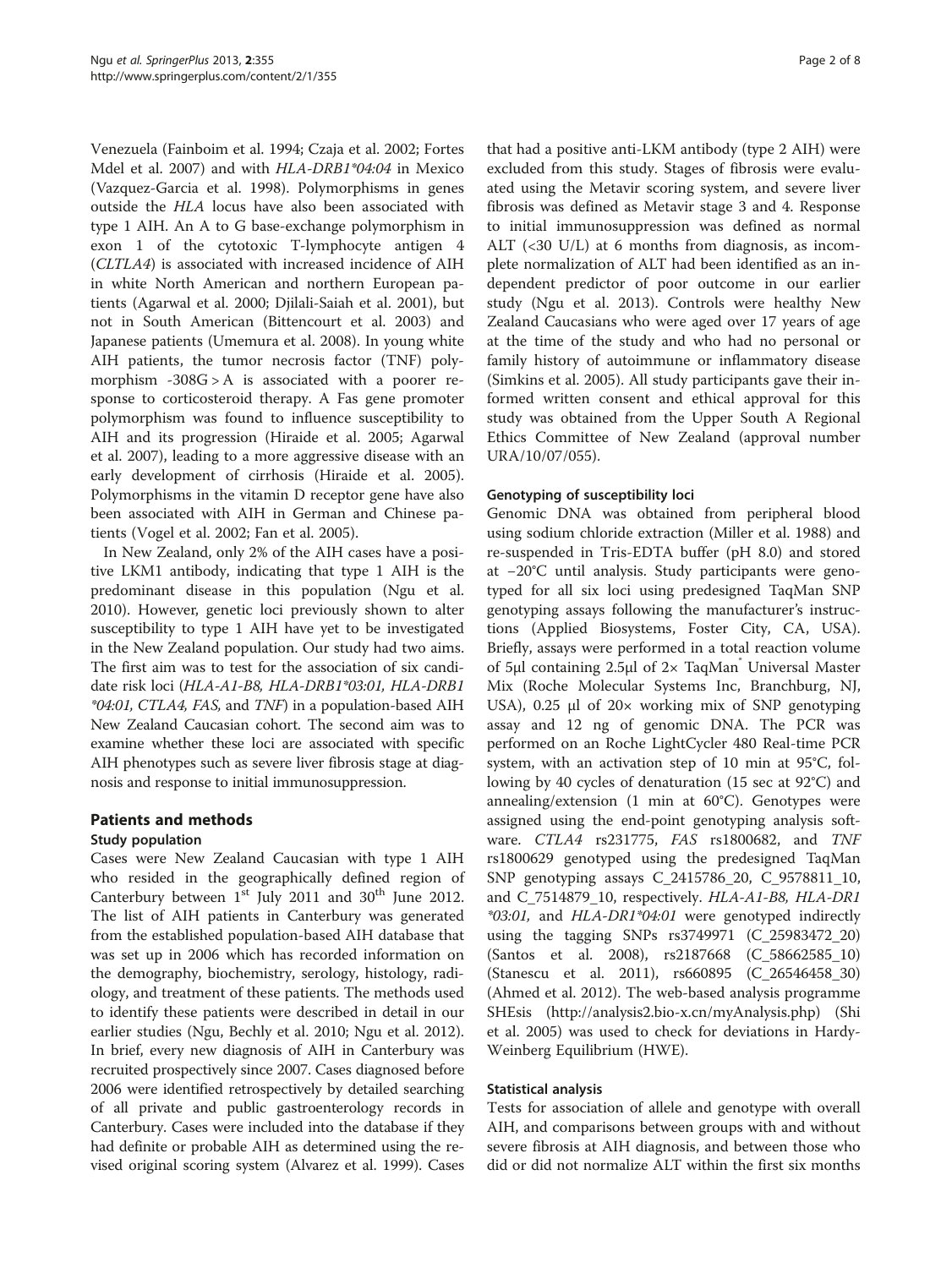were made using chi square analysis and summarized as odd ratios (OR) with 95% confidence intervals (CI). Associations were considered significant if  $p < 0.05$ . Bonferroni corrections of  $\alpha = 0.05/6$  (p < 0.008) and  $\alpha$  = 0.05/12 (p < 0.004) were used to adjust for multiple testing for associations with overall susceptibility and clinical phenotypes, respectively. Multivariate analysis, using a conditional logistic regression was used to determine the independent association of significant risk alleles identified from the univariate analyses.

#### Results

#### Characteristics of the study cohorts

Of the 85 type 1 AIH patients that fulfilled the study inclusion criteria, 77 cases (91% of the eligible cases) agreed to participate in this study. The basic demographics of these cases are shown in Table 1. All cases and controls  $(n = 455)$  were successfully genotyped for the six SNPs. No deviations from HWE were observed for any of these SNPs in either cases or controls.

# Association of HLA, CTLA4, FAS and TNF with type 1 AIH susceptibility

Chi-square analysis identified significant association of rs2187668 (HLA-DRB1\*03:01), rs3749971 (HLA-A1-B8- DR3), and rs1800629 (TNF) with overall susceptibility to type 1 AIH (Table [2\)](#page-3-0). No evidence of association of rs660895 (HLA-DRB\*04:01), rs231775 (CLTLA4), or rs1800682 (FAS) with overall AIH susceptibility was detected. Minor allele A of HLA-DRB1\*03:01 SNP rs2187668 conferred nearly 2.5 times increased risk of susceptibility to type 1 AIH (OR = 2.45, 95% CI 1.65-3.61, p < 0.0001). Minor alleles of both rs3749971 (HLA-A1-B8-DR3) and rs1800629 (TNF) were associated with 2 times increased risk of type 1 AIH with OR of 1.89 (95% CI 1.21-2.94, p = 0.004) and 2.06 (95% CI 1.41-3.01,  $p = 0.0001$ ) respectively. All three associations remained significant after adjustment for multiple testing.

# Table 1 Baseline characteristics of type 1 AIH patients at diagnosis

| <b>Baseline features</b>                           |                |
|----------------------------------------------------|----------------|
| Total number of included cases                     | 77             |
| Female                                             | 61 (79%)       |
| Male                                               | 16 (21%)       |
| Caucasian                                          | 77 (100%)      |
| Mean age (years)                                   | 45             |
| Median age (years, range)                          | $50(12 - 74)$  |
| ALT U/L (mean, 95% CI)                             | 571 (428-714)  |
| Bilirubin umol/L (mean, 95% CI)                    | $95(62 - 128)$ |
| Albumin g/L (mean, 95% CI)                         | $37(36-38)$    |
| No. cases with histological stage $\geq$ Metavir 3 | 45 (58%)       |
|                                                    |                |

Multivariate logistic regression was performed using both forward and backward stepwise analysis, and including all factors significant ( $p < 0.05$ ) from the univariate association. This analysis showed that only rs2187668 (HLA-DRB1\*03:01) was independently associated with overall susceptibility to type 1 AIH (OR = 2.40 [95% CI 1.46-3.93],  $p = 0.001$ ). SNP rs3749971 (HLA-A1-B8-DR3) and rs1800629 (TNF) did not show independent association under this multivariate model. Further scrutiny indicated that the presence of minor allele rs2187668 (HLA-DRB1\*03:01) was in fact significantly associated with the presence of minor allele rs3749971  $(HLA-A1-B8-DR3)$  and rs1800629 (TNF) (p < 0.001).

#### Association of HLA, CTLA4, FAS, and TNF loci with severe liver fibrosis and normalization of ALT

We examined whether these loci are associated with specific AIH phenotypes such as severe liver fibrosis stage at diagnosis and normalization of ALT at 6 months post diagnosis (Table [3](#page-4-0)). At diagnosis, 58% of the cases had severe liver fibrosis (Metavir  $\geq$  3), and 68% of the cases achieved complete normalization of ALT at 6 months post diagnosis. Within case analysis showed that whilst the C allele of the FAS SNP rs1800682 was significantly associated with incomplete normalization of ALT at 6 months post-diagnosis (OR = 3.94, [95% CI 1.62-9.54],  $p = 0.0015$ ), this allele also increased the risk of severe fibrosis at diagnosis (OR = 2.03, [95% CI 1.05-  $3.93$ ],  $p = 0.035$ ). The latter association did not remain significant after Bonferroni correction. In addition, no association of rs231775, rs2187668, rs660895, rs3749971, or rs1800629 with severe fibrosis at diagnosis or with incomplete normalization of ALT at 6 months postdiagnosis was detected.

# **Discussion**

AIH is a multi-factorial disease that is believed to develop when a genetically susceptible individual is exposed to an environmental factor that triggers the loss of immune tolerance towards hepatocyte antigens. The number and nature of the genes that play a role in AIH development is, at present, poorly defined. To date, the strongest genetic associations for type 1 AIH have been observed with genes located in the major histocompatibility complex (MHC), although several non-MHC genes have also been implicated in type 1 disease including CTLA4, FAS, and TNF. Our study is the first to investigate type 1 AIH susceptibility loci in New Zealand Caucasians.

In our cohort, the most significant association was observed between the HLA-DRB1\*03:01 tagging SNP rs2187668 and overall AIH susceptibility, with the minor allele of this SNP conferring a strong risk effect. This finding is consistent with previous reports in European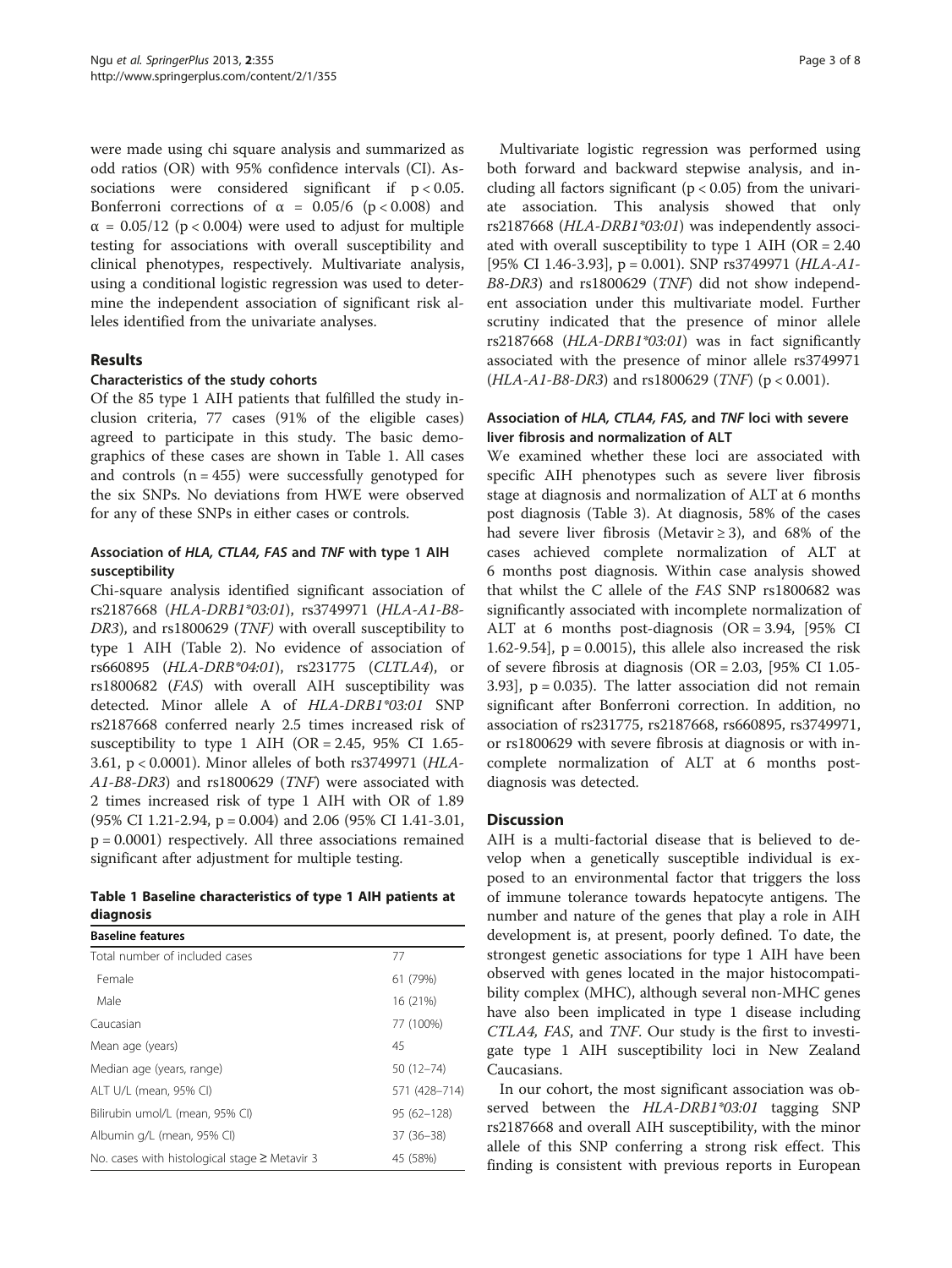| <b>SNP</b><br>rs2187668 (HLA-DRB1*03:01) | Phenotype | Genotype frequency |            |            | Minor allele frequency | Unadjusted P (allele)                  | Odd ratio (allele) [95% CI] |  |
|------------------------------------------|-----------|--------------------|------------|------------|------------------------|----------------------------------------|-----------------------------|--|
|                                          |           | AA                 | AG         | GG         | Α                      |                                        |                             |  |
|                                          | AIH       | 10(0.130)          | 26(0.338)  | 41(0.532)  | 46(0.299)              | $< 0.0001$ <sup><math>\pm</math></sup> | 2.45 [1.65-3.61]            |  |
|                                          | Controls  | 13(0.029)          | 109(0.240) | 333(0.732) | 135(0.148)             |                                        |                             |  |
| rs660895 (HLA-DRB1*04:01)                |           | AA                 | AG         | GG         | G                      |                                        |                             |  |
|                                          | AIH       | 41(0.532)          | 31(0.403)  | 5(0.065)   | 41(0.266)              | 0.10                                   | $0.72$ [0.49-1.07]          |  |
|                                          | Controls  | 288(0.633)         | 145(0.319) | 22(0.048)  | 189(0.208)             |                                        |                             |  |
| rs3749971 (HLA-A1-B8-DR3)                |           | AA                 | AG         | GG         | А                      |                                        |                             |  |
|                                          | AIH       | 4(0.052)           | 23(0.299)  | 50(0.649)  | 31(0.201)              | $0.004^{\pm}$                          | 1.89 [1.21-2.94]            |  |
|                                          | Controls  | 4(0.009)           | 98(0.218)  | 348(0.773) | 106(0.118)             |                                        |                             |  |
| rs231775 (CTLA4)                         |           | AA                 | AG         | GG         | G                      |                                        |                             |  |
|                                          | AIH       | 33(0.429)          | 32(0.416)  | 12(0.156)  | 56(0.364)              | 0.42                                   | 1.16 [0.81-1.65]            |  |
|                                          | Controls  | 168(0.369)         | 212(0.466) | 75(0.165)  | 362(0.398)             |                                        |                             |  |
| rs1800629 (TNF)                          |           | AA                 | AG         | GG         | Α                      |                                        |                             |  |
|                                          | AIH       | 10(0.130)          | 29(0.377)  | 38(0.494)  | 49(0.318)              | $0.0001^{\pm}$                         | 2.06 [1.41-3.01]            |  |
|                                          | Controls  | 20(0.044)          | 128(0.281) | 307(0.675) | 168(0.185)             |                                        |                             |  |
| rs1800682 (FAS)                          |           | CC                 | <b>CT</b>  | TT         | C                      |                                        |                             |  |
|                                          | AIH       | 19(0.247)          | 35(0.455)  | 23(0.299)  | 73(0.474)              | 0.93                                   | 1.01 [0.72-1.43]            |  |
|                                          | Controls  | 107(0.235)         | 214(0.470) | 134(0.295) | 428(0.470)             |                                        |                             |  |

# <span id="page-3-0"></span>Table 2 Allele and genotype frequencies of HLA, CTLA4, FAS and TNF SNPs in New Zealand Caucasian controls and patients with type 1 AIH

 $^{\pm}$ Significant at α=0.05 after Bonferroni correction (0.05/6 tests, p < 0.008).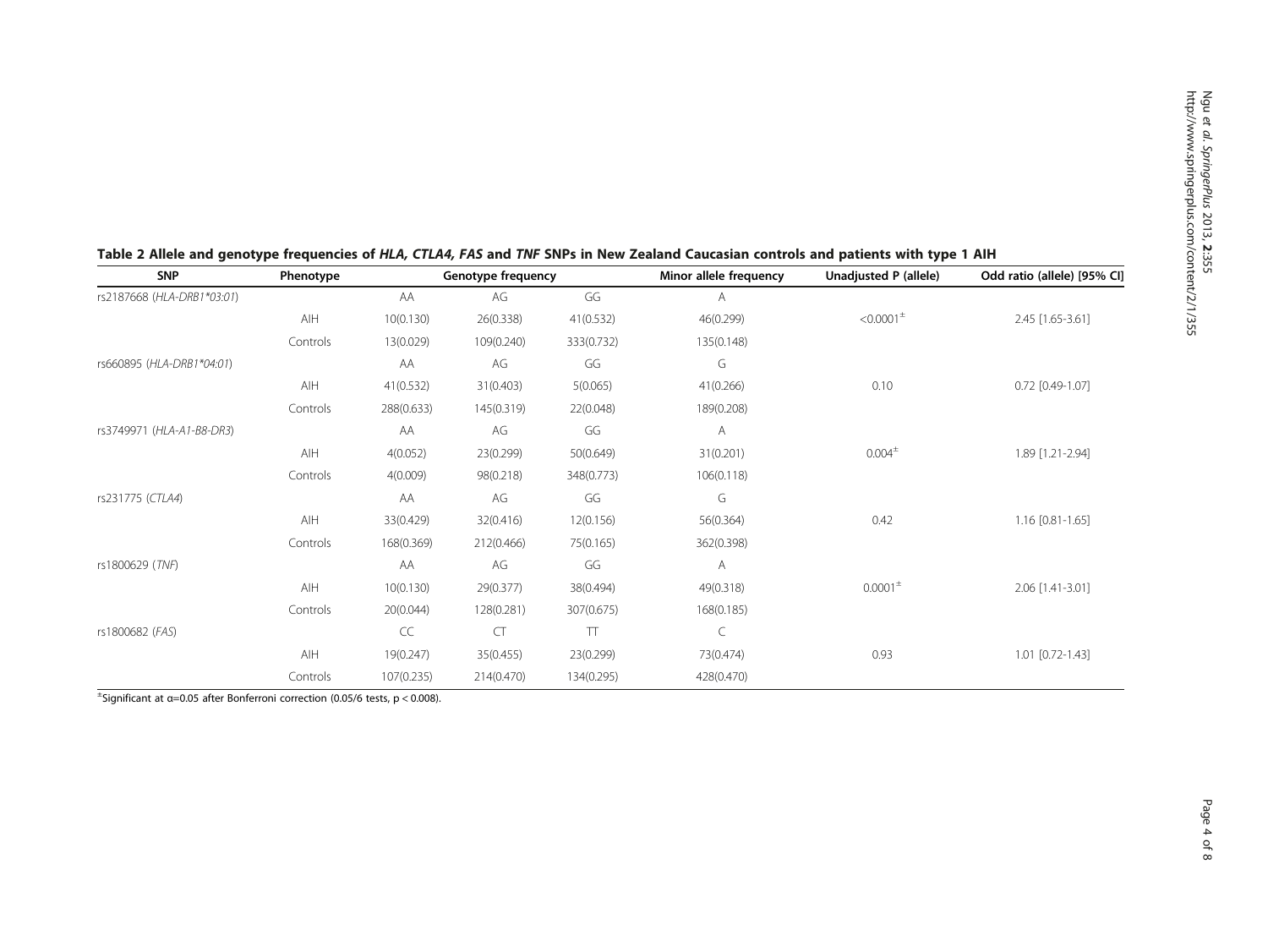| <b>SNP</b>                    |                                 | Genotype |           |            |            | <b>MAF</b> | Unadjusted                | OR (allele)      |
|-------------------------------|---------------------------------|----------|-----------|------------|------------|------------|---------------------------|------------------|
| rs2187668<br>(HLA-DRB1*03:01) |                                 |          | AA        | AG         | GG         | Α          | $\pm$ P value<br>(allele) | [95% CI]         |
|                               | Fibrosis ≥ Metavir 3            | Yes      | 4(0.089)  | 16(0.356)  | 25(0.556)  | 24(0.267)  | 0.46                      | 0.76 [0.38-1.55] |
|                               | (at diagnosis)                  | No       | 5(0.161)  | 10(0.323)  | 16(0.516)  | 20(0.323)  |                           |                  |
|                               | Incomplete normalization of ALT | Yes      | 1(0.067)  | 6(0.400)   | 8(0.533)   | 8(0.267)   | 0.67                      | 0.82 [0.34-2.01] |
|                               | (at 6 months post diagnosis)    | No       | 9(0.145)  | 20(0.323)  | 33(0.532)  | 38(0.306)  |                           |                  |
| rs660895 (HLA-DRB1*04:01)     |                                 |          | AA        | AG         | GG         | G          |                           |                  |
|                               | Fibrosis $\geq$ Metavir 3       | Yes      | 27(0.600) | 15(0.333)  | 3(0.067)   | 21(0.233)  | 0.22                      | 1.56 [0.76-3.22] |
|                               | (at diagnosis)                  | No       | 13(0.419) | 16(0.516)  | 2(0.065)   | 20(0.323)  |                           |                  |
|                               | Incomplete normalization of ALT | Yes      | 9(0.600)  | 4(0.267)   | 2(0.133)   | 8(0.267)   | 0.96                      | 1.00 [0.40-2.46] |
|                               | (at 6 months post diagnosis)    | No       | 32(0.516) | 27(0.435)  | 3(0.048)   | 33(0.266)  |                           |                  |
| rs3749971 (HLA-A1-B8-DR3)     |                                 |          | AA        | AG         | GG         | Α          |                           |                  |
|                               | Fibrosis ≥ Metavir 3            | Yes      | 3(0.067)  | 13(0.289)  | 29(0.644)  | 19(0.211)  | 0.26                      | 1.24 [0.54-2.83] |
|                               | (at diagnosis)                  | No       | 1(0.032)  | 9(0.290)   | 21(0.677)  | 11(0.177)  |                           |                  |
|                               | Incomplete normalization of ALT | Yes      | O(0.000)  | 6(0.400)   | 9(0.600)   | 6(0.200)   | 0.98                      | 0.99[0.37-2.68]  |
|                               | (at 6 months post diagnosis)    | No       | 4(0.065)  | 17(0.274)  | 41(0.661)  | 25(0.202)  |                           |                  |
| rs231775 (CTLA4)              |                                 |          | AA        | AG         | GG         | G          |                           |                  |
|                               | Fibrosis ≥ Metavir 3            | Yes      | 20(0.444) | 15(0.333)  | 10(0.222)  | 35(0.389)  | 0.29                      | 0.69 [0.35-1.38] |
|                               | (at diagnosis)                  | No       | 13(0.419) | 17(0.548)  | 1(0.032)   | 19(0.306)  |                           |                  |
|                               | Incomplete normalization of ALT | Yes      | 7(0.467)  | 6(0.400)   | 2(0.133)   | 10(0.333)  | 0.70                      | 1.18 [0.51-2.74] |
|                               | (at 6 months post diagnosis)    | No       | 26(0.419) | 26(0.419)  | 10(0.161)  | 46(0.371)  |                           |                  |
| rs1800629 (TNF)               |                                 |          | AA        | AG         | GG         | A          |                           |                  |
|                               | Fibrosis $\geq$ Metavir 3       | Yes      | 5(0.111)  | 19(0.422)  | 21(0.467)  | 29(0.322)  | 0.68                      | 1.16 [0.57-2.35] |
|                               | (at diagnosis)                  | No       | 4(0.129)  | 10(0.323)  | 17(0.548)  | 18(0.290)  |                           |                  |
|                               | Incomplete normalization of ALT | Yes      | 1(0.067)  | 7(0.467)   | 7(0.467)   | 9(0.300)   | 0.81                      | 0.90 [0.38-2.14] |
|                               | (at 6 months post diagnosis)    | No       | 9(0.145)  | 22(0.355)  | 31(0.500)  | 40(0.323)  |                           |                  |
| rs1800682 (FAS)               |                                 |          | CC        | ${\sf CT}$ | $\top\top$ | $\subset$  |                           |                  |
|                               | Fibrosis $\geq$ Metavir 3       | Yes      | 14(0.311) | 21(0.467)  | 10(0.222)  | 49(0.544)  | 0.035                     | 2.03 [1.05-3.93] |
|                               | (at diagnosis)                  | No       | 5(0.161)  | 13(0.419)  | 13(0.419)  | 23(0.371)  |                           |                  |
|                               | Incomplete normalization of ALT | Yes      | 9(0.600)  | 4(0.267)   | 2(0.133)   | 22(0.733)  | $0.0015^{\pm}$            | 3.94 [1.62-9.54] |
|                               | (at 6 months post diagnosis)    | No       | 10(0.161) | 31(0.500)  | 21(0.339)  | 51(0.411)  |                           |                  |

# <span id="page-4-0"></span>Table 3 Association of HLA, CTLA, FAS, and TNF loci with severe fibrosis and normalisation of ALT in type 1 AIH patients

± Significant after Bonferroni correction (0.05/12 tests, p < 0.004).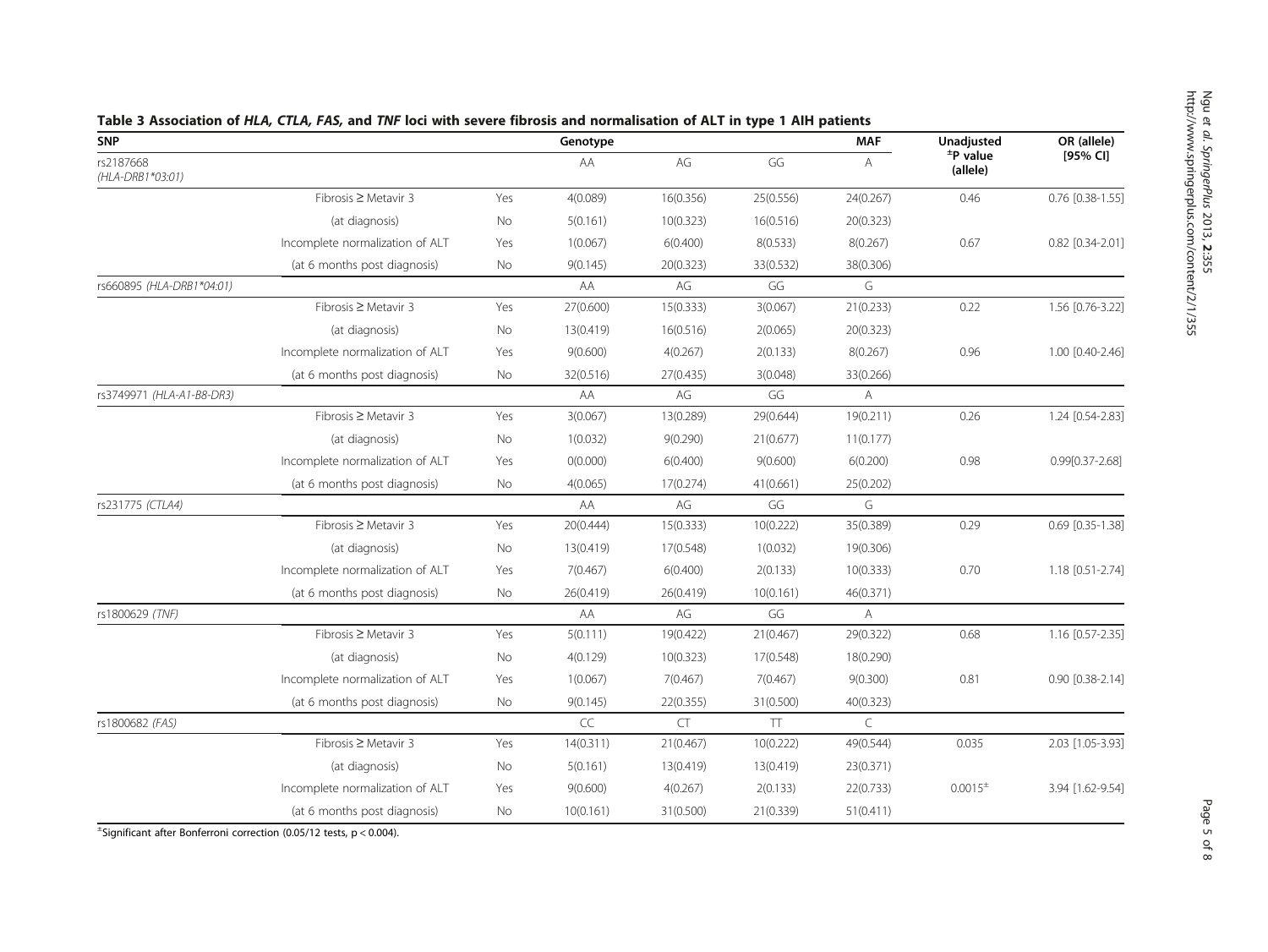and North American Caucasian populations which have found the HLA-DRB1\*03:01 allele to be the principle genetic risk factor for type 1 AIH in these populations. The HLA-DRB1\*04:01 allele has also associated, albeit to a lesser degree, with the type 1 AIH in European and North American Caucasians (Czaja [2008](#page-6-0)). In our cohort, we did not find an association of HLA-DRB1\*04:01 with overall susceptibility, despite having 100% power to detect an effect size of 5.97 at  $\alpha$ =0.05 (Strettell, Donaldson et al. [1997\)](#page-7-0). We also found that the minor allele of SNP rs1800629, which tags the extended haplotype HLA-A1- B8-DR8, was significantly associated with overall disease risk  $(p = 0.004, \text{ OR} = 1.89, 95\% \text{ CI} 1.21 - 2.94)$  in New Zealand Caucasians, consistent with findings of previous studies (Donaldson et al. [1991](#page-6-0), Al-Chalabi et al. [2008\)](#page-6-0).

In addition to the HLA locus, we tested SNPs within the CTLA4, FAS and TNF genes for association with type I AIH. TNF is a key cytokine in the inflammatory response and variations in expression of TNF have been implicated in many autoimmune diseases. There is evidence suggesting that the promoter polymorphism TNF  $-308G > A$  (rs1800629) increases expression of TNF, and an association of this polymorphism with type 1 AIH has been reported in a number of cohorts (Tang et al. [2012\)](#page-7-0). In our cohort of New Zealand Caucasians, the minor allele TNF -308A conferred susceptibility to AIH (OR = 2.06, 95% CI [1.41-3.01], p = 0.0001). In contrast to overall susceptibility, we found no evidence of association of  $TNF -308G > A$  with either severe fibrosis at diagnosis or incomplete normalization of ALT at 6 months.

CLTLA4 codes for a T cell surface molecule that plays a key role as a negative regulator of T cell responses by inducing T cell apoptosis on binding to B7 molecules on antigen-presenting cells. CTLA4 49G/G genotype changes the sequence of CTLA4 (threonine to alanine) and leads to diminished inhibitory effects on T cell proliferation, and hence, hyperactivity of T cells (Kouki et al. [2000](#page-6-0)). Several studies have examined CTLA4 49A > G (rs231775) in AIH although nearly all them have failed to show a definitive association between rs231775 polymorphism and disease susceptibility (Agarwal, Czaja et al. [2000;](#page-6-0) Bittencourt et al. [2003;](#page-6-0) Fan et al. [2004](#page-6-0); Schott et al. [2007](#page-6-0); Umemura et al. [2008\)](#page-7-0). Nevertheless, a recent combined analysis of these studies comprising 526 patients with type 1 AIH and 631 matched controls reported the CLTLA4 49A/A genotype conferred protection against type 1 AIH (OR = 0.66, 95% CI 0.50-0.86) (Miyake et al. [2011\)](#page-6-0). In our cohort we detected no association of the exon 1 SNP CLTLA4  $49A > G$  (rs231775) with overall disease susceptibility. However, we did find an increased risk of severe liver fibrosis at presentation in patients who were homozygous for minor allele of rs231775 (OR = 8.57, 95% CI [1.04-70.89], p = 0.046),

although this association was not significant after correction for multiple testing.

FAS is a member of the TNF receptor superfamily of membrane-bound molecules. In vitro studies have shown that FAS plays a prominent role in the induction of hepatocyte apoptosis and tissue destruction in AIH (Fox et al. [2001](#page-6-0)). Moreover the promoter polymorphism FAS -670  $T > C$  results in higher expression of FAS on the surface of activated T cells (Sun et al. [2005\)](#page-7-0) and, although this polymorphism has not been associated with overall susceptibility to type 1 AIH, the minor allele FAS -670C was found to confer protection against early onset cirrhosis in Caucasian type 1 AIH patients (Agarwal, Czaja et al. [2007](#page-6-0)). In our study we found that whilst  $FAS -670A > C$ was not associated with overall disease susceptibility in our New Zealand Caucasian patients, the FAS -670C allele confers risk of severe fibrosis at diagnosis (OR = 2.03, 95% CI 1.05-3.93,  $p = 0.035$ ). In addition, the *FAS* -670C allele was significantly associated with failure to achieve complete normalization of ALT at 6 months postdiagnosis compared to the *FAS* -670 T allele (OR = 3.94, 95% CI 1.62-9.54, p = 0.0015). Our earlier study had demonstrated that incomplete normalization of ALT at 6 months is an independent predictor of liver related death (Ngu, Gearry et al. [2013\)](#page-6-0). These observations suggest that the presence of the FAS -670C allele is associated with a more aggressive disease phenotype.

Multivariate analysis showed that rs2187668 (HLA-DRB1\*03:01) was the only independent risk allele significantly associated with the overall susceptibility to type 1 AIH. This result is of interest as we have shown for the first time that while HLA-A1-B8-DR3 and TNF were associated with type 1 AIH susceptibility, they were also significantly associated with HLA-DRB1\*03:01. Our study demonstrates that, under the multivariate model, HLA-DRB1\*03:01 was the dominant risk allele.

The strength of the present study is its populationbased nature leading to results that are representative of the spectrum of AIH, as opposed to clinic-based studies where patients with more severe phenotypes are often over-represented. The weakness of this study is its small study size, and therefore it may be underpowered in confirming weaker associations. Nevertheless, it is important to note that despite the relatively small sample size, the results presented in this study did show highly significant associations.

#### Conclusions

Our study is the first population-based study to test for association of selected genetic loci with type 1 AIH and also the first study performed in New Zealand Caucasians. We report significant independent association of HLA-DRB1\*03:01 with overall susceptibility to type 1 AIH. FAS, whilst not associated with type 1 AIH susceptibility, was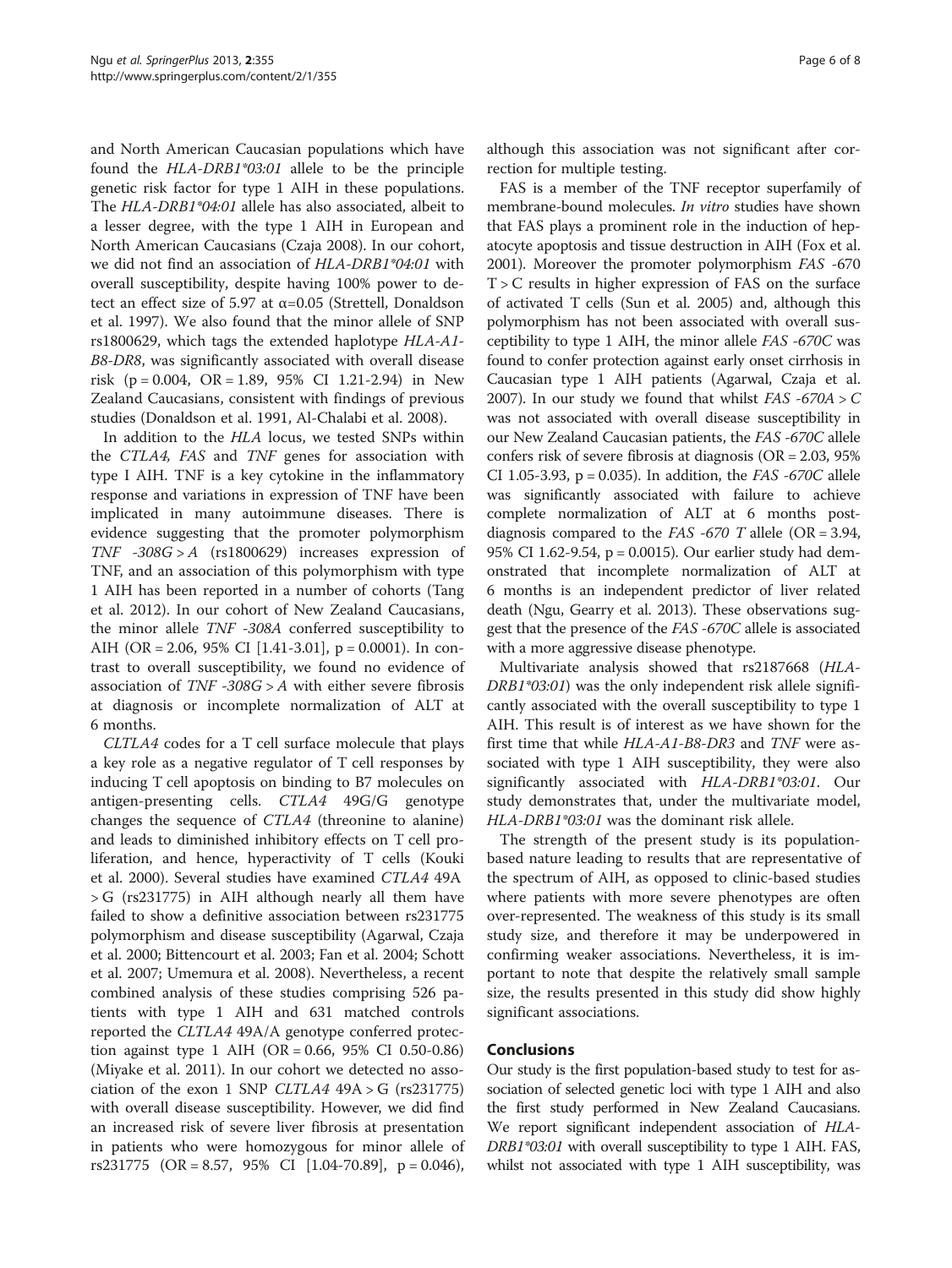<span id="page-6-0"></span>significantly associated with a more aggressive disease phenotype. These findings are an important first step in increasing our understanding of the genetic basis of type 1 AIH, and may help guide the selection of candidates for future functional studies.

#### Competing interests

The authors declare that they have no competing interests.

#### Authors' contributions

JHN planned the study, recruited and phenotyped the AIH patients, performed statistical analysis, and participated in the drafting of the manuscript; MCW carried out the genotyping of controls and AIH patients and performed statistical analysis; TRM recruited the controls and assisted in manuscript preparation; RBG & CAMS assisted in the planning of the study, recruitment of AIH patients, and drafting of the manuscript; RLR assisted in analysis of the genetic data and preparation of the manuscript. All authors read and approved the final manuscript.

#### Acknowledgements

We thank all the patients and controls who gave generously of their time to participate in this study. Financial support for this study was provided by Royal Australasia College of Physicians (New Zealand). Dr Ngu is the recipient of a Clinical Fellowship from the Health Research Council of New Zealand.

#### Author details

<sup>1</sup>Department of Medicine, University of Otago, PO Box 434, Christchurch 8140, New Zealand. <sup>2</sup>Department of Gastroenterology, Christchurch Hospital, Christchurch, New Zealand. <sup>3</sup>Department of Surgical Sciences, Dunedin School of Medicine, PO Box 913, Dunedin 9054, New Zealand. <sup>4</sup>Department of Biochemistry, University of Otago, PO Box 56, Dunedin 9054, New Zealand.

#### Received: 30 April 2013 Accepted: 29 July 2013 Published: 30 July 2013

#### References

- Agarwal K, Czaja AJ, Donaldson PT (2007) A functional Fas promoter polymorphism is associated with a severe phenotype in type 1 autoimmune hepatitis characterized by early development of cirrhosis. Tissue Antigens 69:227–235
- Agarwal K, Czaja AJ, Jones DE, Donaldson PT (2000) Cytotoxic T lymphocyte antigen-4 (CTLA-4) gene polymorphisms and susceptibility to type 1 autoimmune hepatitis. Hepatol 31:49–53
- Ahmed I, Tamouza R, Delord M, Krishnamoorthy R, Tzourio C, Mulot C, Nacfer M, Lambert JC, Beaune P, Laurent-Puig P, Loriot MA, Charron D, Elbaz A (2012) Association between Parkinson's disease and the HLA-DRB1 locus. Mov Disord 27:1104–1110
- Al-Chalabi T, Underhill JA, Portmann BC, McFarlane IG, Heneghan MA (2008) Impact of gender on the long-term outcome and survival of patients with autoimmune hepatitis. J Hepatol 48:140–147
- Alvarez F, Berg PA, Bianchi FB, Bianchi L, Burroughs AK, Cancado EL, Chapman RW, Cooksley WG, Czaja AJ, Desmet VJ, Donaldson PT, Eddleston AL, Fainboim L, Heathcote J, Homberg JC, Hoofnagle JH, Kakumu S, Krawitt EL, Mackay IR, MacSween RN, Maddrey WC, Manns MP, McFarlane IG, Buschenfelde KH M z, Zeniya M et al (1999) International Autoimmune Hepatitis Group Report: review of criteria for diagnosis of autoimmune hepatitis. J Hepatol 31:929–938
- Bittencourt PL, Palacios SA, Cancado EL, Porta G, Carrilho FJ, Laudanna AA, Kalil J, Goldberg AC (2003) Cytotoxic T lymphocyte antigen-4 gene polymorphisms do not confer susceptibility to autoimmune hepatitis types 1 and 2 in Brazil. Am J Gastroenterol 98:1616–1620
- Czaja AJ (2008) Genetic factors affecting the occurrence, clinical phenotype, and outcome of autoimmune hepatitis. Clin Gastroenterol Hepatol 6:379–388
- Czaja AJ, Manns MP (1995) The validity and importance of subtypes in autoimmune hepatitis: a point of view. Am J Gastroenterol 90:1206–1211
- Czaja AJ, Manns MP (2010) Advances in the diagnosis, pathogenesis, and management of autoimmune hepatitis. Gastroenterology 139:58–72, e54
- Czaja AJ, Souto EO, Bittencourt PL, Cancado EL, Porta G, Goldberg AC, Donaldson PT (2002) Clinical distinctions and pathogenic implications of type 1 autoimmune hepatitis in Brazil and the United States. J Hepatol 37:302–308
- Djilali-Saiah I, Ouellette P, Caillat-Zucman S, Debray D, Kohn JI, Alvarez F (2001) CTLA-4/CD 28 region polymorphisms in children from families with autoimmune hepatitis. Hum Immunol 62:1356–1362
- Doherty DG, Donaldson PT, Underhill JA, Farrant JM, Duthie A, Mieli-Vergani G, McFarlane IG, Johnson PJ, Eddleston AL, Mowat AP et al (1994) Allelic sequence variation in the HLA class II genes and proteins in patients with autoimmune hepatitis. Hepatology 19:609–615
- Donaldson PT, Doherty DG, Hayllar KM, McFarlane IG, Johnson PJ, Williams R (1991) Susceptibility to autoimmune chronic active hepatitis: human leukocyte antigens DR4 and A1-B8-DR3 are independent risk factors. Hepatology 13:701–706
- Fainboim L, Marcos Y, Pando M, Capucchio M, Reyes GB, Galoppo C, Badia I, Remondino G, Ciocca M, Ramonet M et al (1994) Chronic active autoimmune hepatitis in children. Strong association with a particular HLA-DR6 (DRB1\*1301) haplotype. Hum Immunol 41:146–150
- Fan L, Tu X, Zhu Y, Zhou L, Pfeiffer T, Feltens R, Stoecker W, Zhong R (2005) Genetic association of vitamin D receptor polymorphisms with autoimmune hepatitis and primary biliary cirrhosis in the Chinese. J Gastroenterol Hepatol 20:249–255
- Fan LY, Tu XQ, Cheng QB, Zhu Y, Feltens R, Pfeiffer T, Zhong RQ (2004) Cytotoxic T lymphocyte associated antigen-4 gene polymorphisms confer susceptibility to primary biliary cirrhosis and autoimmune hepatitis in Chinese population. World Journal of Gastroenterology 10:3056–3059
- Fortes Mdel P, Machado IV, Gil G, Fernandez-Mestre M, Dagher L, Leon RV, Bianco NE, Tassinari P (2007) Genetic contribution of major histocompatibility complex class II region to type 1 autoimmune hepatitis susceptibility in Venezuela. Liver Int 27:1409–1416
- Fox CK, Furtwaengler A, Nepomuceno RR, Martinez OM, Krams SM (2001) Apoptotic pathways in primary biliary cirrhosis and autoimmune hepatitis. Liver 21:272–279
- Hiraide A, Imazeki F, Yokosuka O, Kanda T, Kojima H, Fukai K, Suzuki Y, Hata A, Saisho H (2005a) Fas polymorphisms influence susceptibility to autoimmune hepatitis. Am J Gastroenterol 100:1322–1329
- Hiraide A, Imazeki F, Yokosuka O, Kanda T, Kojima H, Fukai K, Suzuki Y, Hata A, Saisho H (2005b) Fas polymorphisms influence susceptibility to autoimmune hepatitis. American Journal of Gastroenterology 100:1322–1329
- Kouki T, Sawai Y, Gardine CA, Fisfalen ME, Alegre ML, DeGroot LJ (2000) CTLA-4 gene polymorphism at position 49 in exon 1 reduces the inhibitory function of CTLA-4 and contributes to the pathogenesis of Graves' disease. J Immunol 165:6606–6611
- Miller SA, Dykes DD, Polesky HF (1988) A simple salting out procedure for extracting DNA from human nucleated cells. Nucleic Acids Res 16:1215
- Miyake Y, Ikeda F, Takaki A, Nouso K, Yamamoto K (2011) +49A/G polymorphism of cytotoxic T-lymphocyte antigen 4 gene in type 1 autoimmune hepatitis and primary biliary cirrhosis: A meta-analysis. Hepatol Res 41:151–159
- Ngu JH, Bechly K, Chapman BA, Burt MJ, Barclay ML, Gearry RB, Stedman CA (2010) Population-based epidemiology study of autoimmune hepatitis: a disease of older women? J Gastroenterol Hepatol 25:1681–1686
- Ngu JH, Gearry RB, Frampton CM, Stedman CA (2012) Mortality and the risk of malignancy in autoimmune liver diseases: a population-based study in Canterbury. New Zealand Hepatology 55:522–529
- Ngu JH, Gearry RB, Frampton CM, Stedman CA (2013) Predictors of poor outcome in patients with autoimmune hepatitis: a population-based study. Hepatology 57:2399–2406
- Pando M, Larriba J, Fernandez GC, Fainboim H, Ciocca M, Ramonet M, Badia I, Daruich J, Findor J, Tanno H, Canero-Velasco C, Fainboim L (1999) Pediatric and adult forms of type I autoimmune hepatitis in Argentina: evidence for differential genetic predisposition. Hepatology 30:1374–1380
- Santos PS, Fust G, Prohaszka Z, Volz A, Horton R, Miretti M, Yu CY, Beck S, Uchanska-Ziegler B, Ziegler A (2008) Association of smoking behavior with an odorant receptor allele telomeric to the human major histocompatibility complex. Genet Test 12:481–486
- Schott E, Witt H, Pascu M, van Boemmel F, Weich V, Bergk A, Halangk J, Muller T, Puhl G, Wiedenmann B, Berg T (2007) Association of CTLA4 single nucleotide polymorphisms with viral but not autoimmune liver disease. Eur J Gastroenterol Hepatol 19:947–951
- Seki T, Ota M, Furuta S, Fukushima H, Kondo T, Hino K, Mizuki N, Ando A, Tsuji K, Inoko H et al (1992) HLA class II molecules and autoimmune hepatitis susceptibility in Japanese patients. Gastroenterology 103:1041–1047